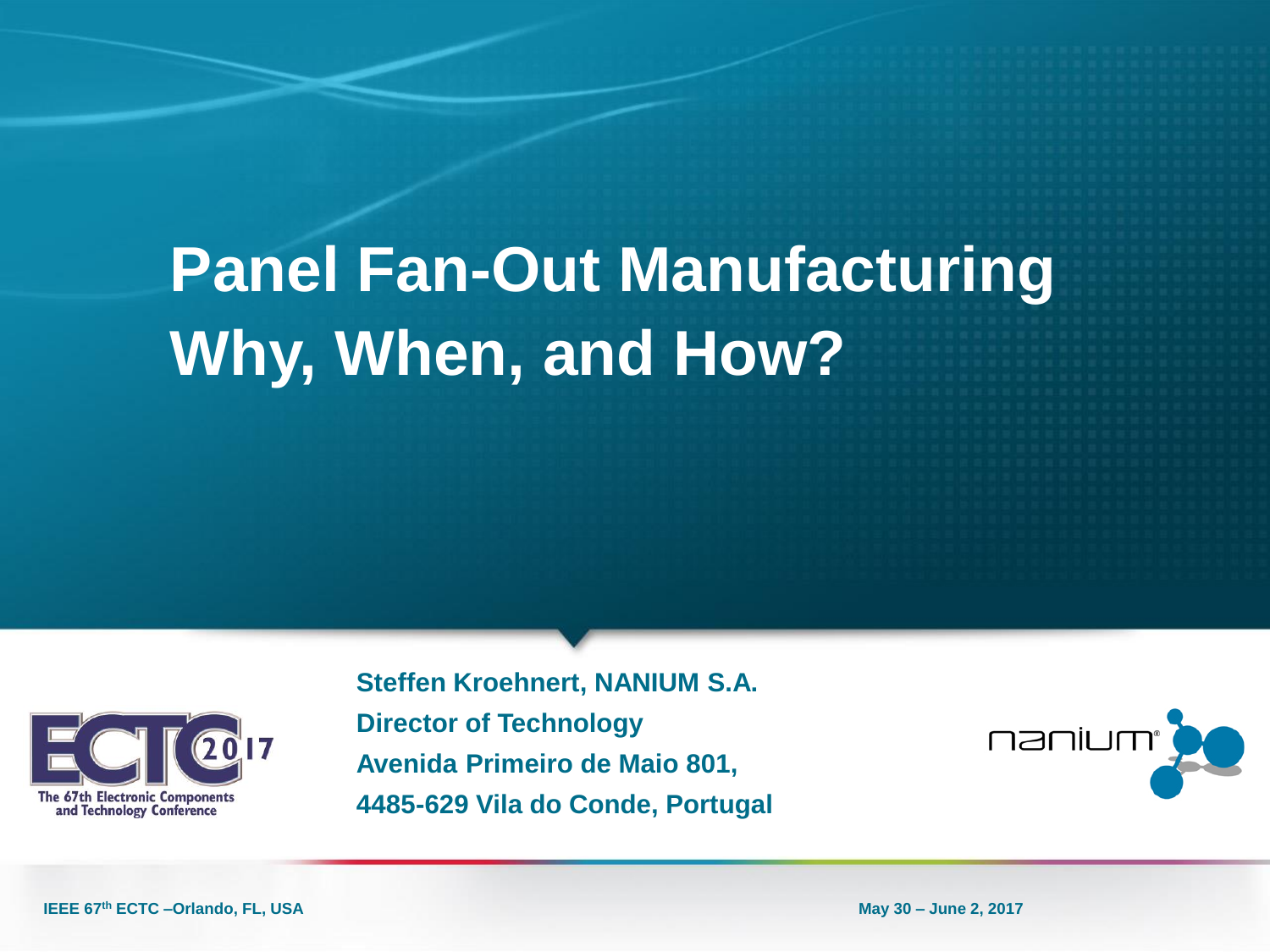# **Scaling or just another FO Packaging Technology?**

1) Panel Fan-Out Manufacturing is here for some time already for Embedded and Non-Embedded Packaging Technologies, Chip-First and Chip-Last



2) The hot topic is: **Scaling of successful FOWLP Technologies to larger manufacturing formats; FOWLP = Embedded Packaging Technology (EPT)**



- $-$  Semiconductor  $\begin{bmatrix} 1 & 0 & 0 \\ 0 & 1 & 0 \\ 0 & 0 & 0 \end{bmatrix}$  $\triangleright$  EMBEDDING has Chip-First inherent in the technology;
	- Interconnect Technology is Thin-Film RDL (no WB, no FC);
	- Substrate is Moldcompound, or Inorganic Materials (Si or Glass);
	- Interconnect btw die pad and package I/O is formed on die  $+$  substrate.

- **Customer demand:** Same results (1:1 copy) at lower cost enabled by larger format;
	- No additional FO technology, but transfer of construction & BOM.



naniu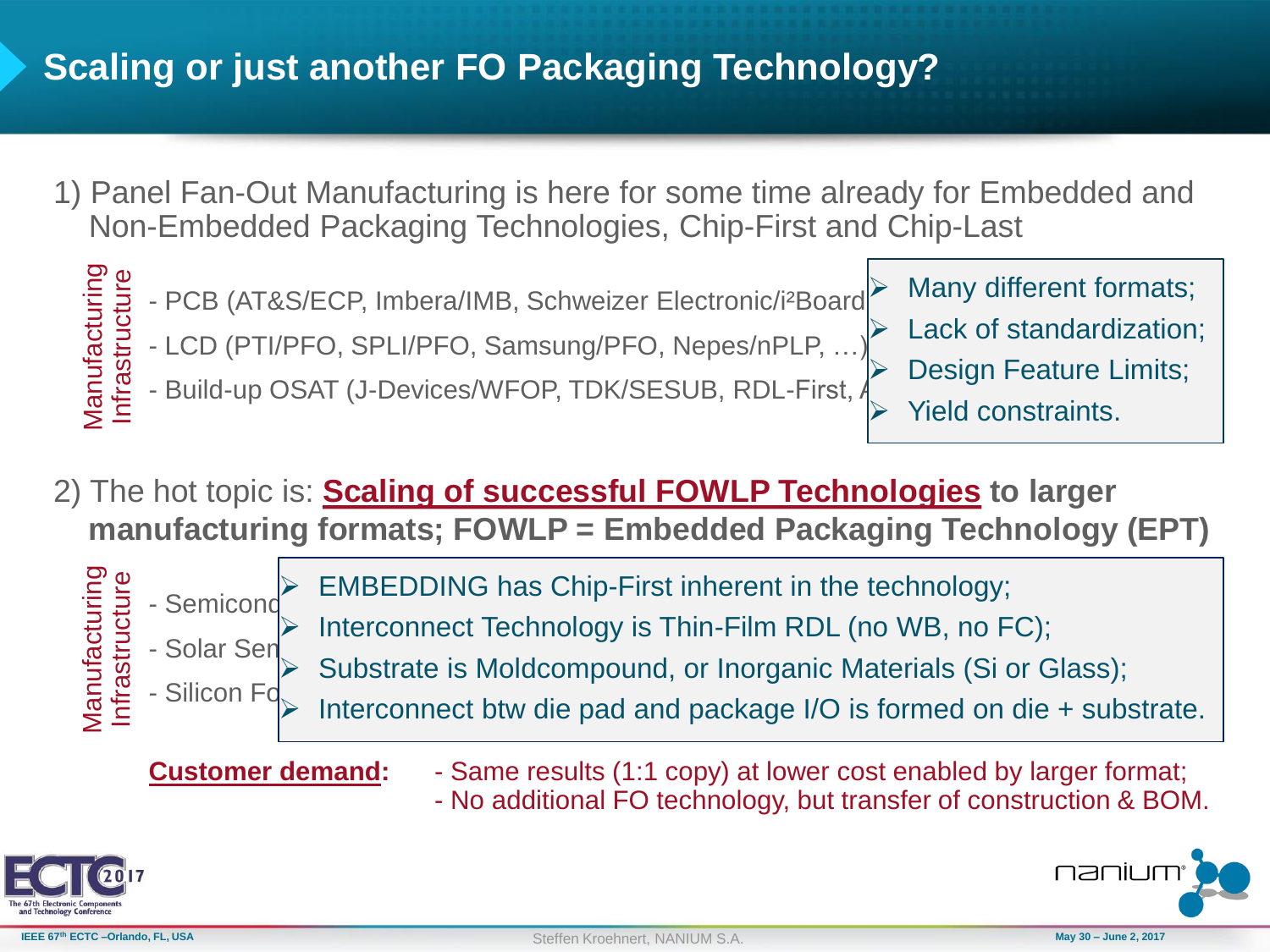## **Wafer- and Panel-Level Manufacturing Environment**





nanium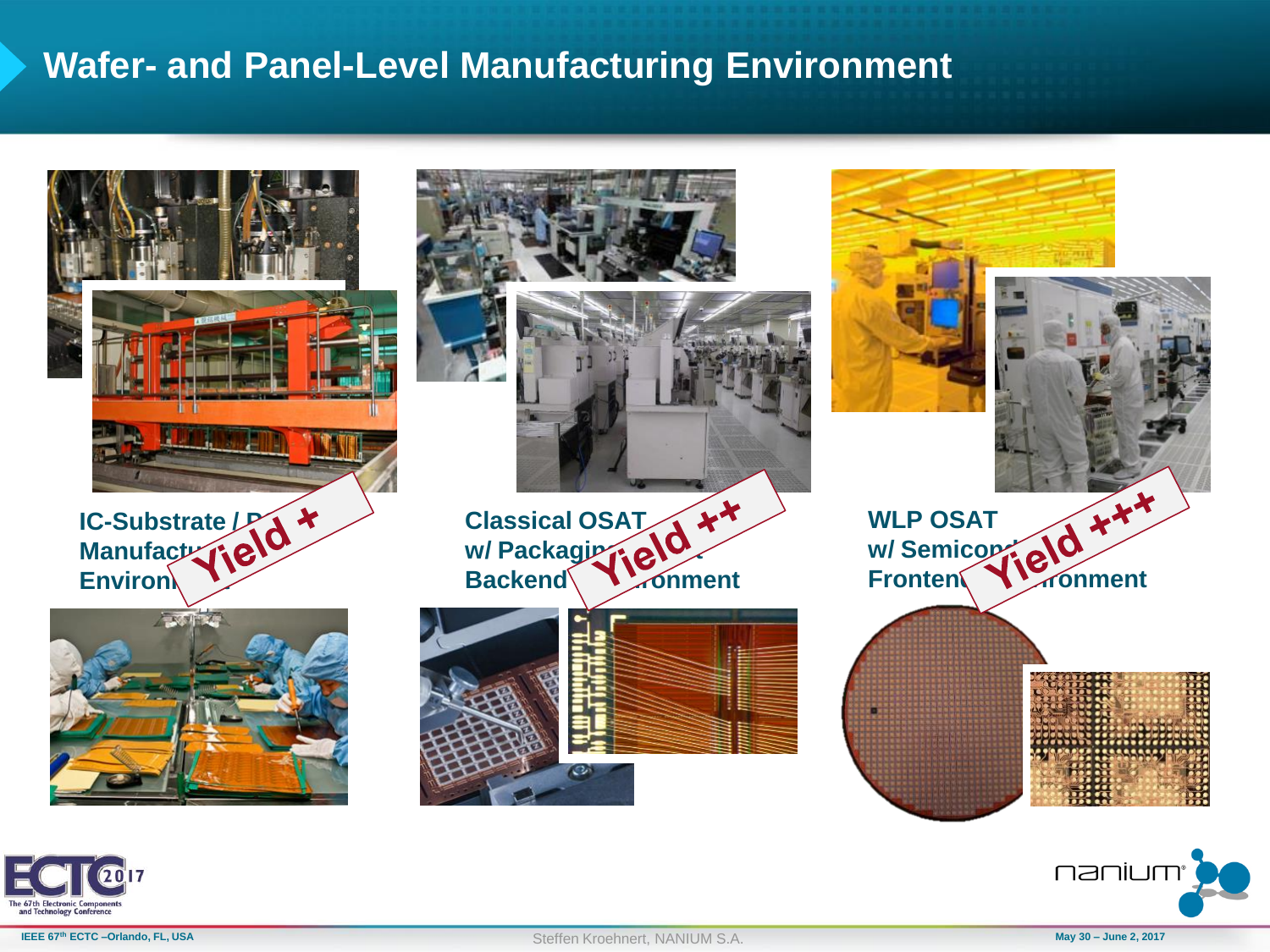# **The FOWLP Scaling Dilemma / WLFO Platform Approach**

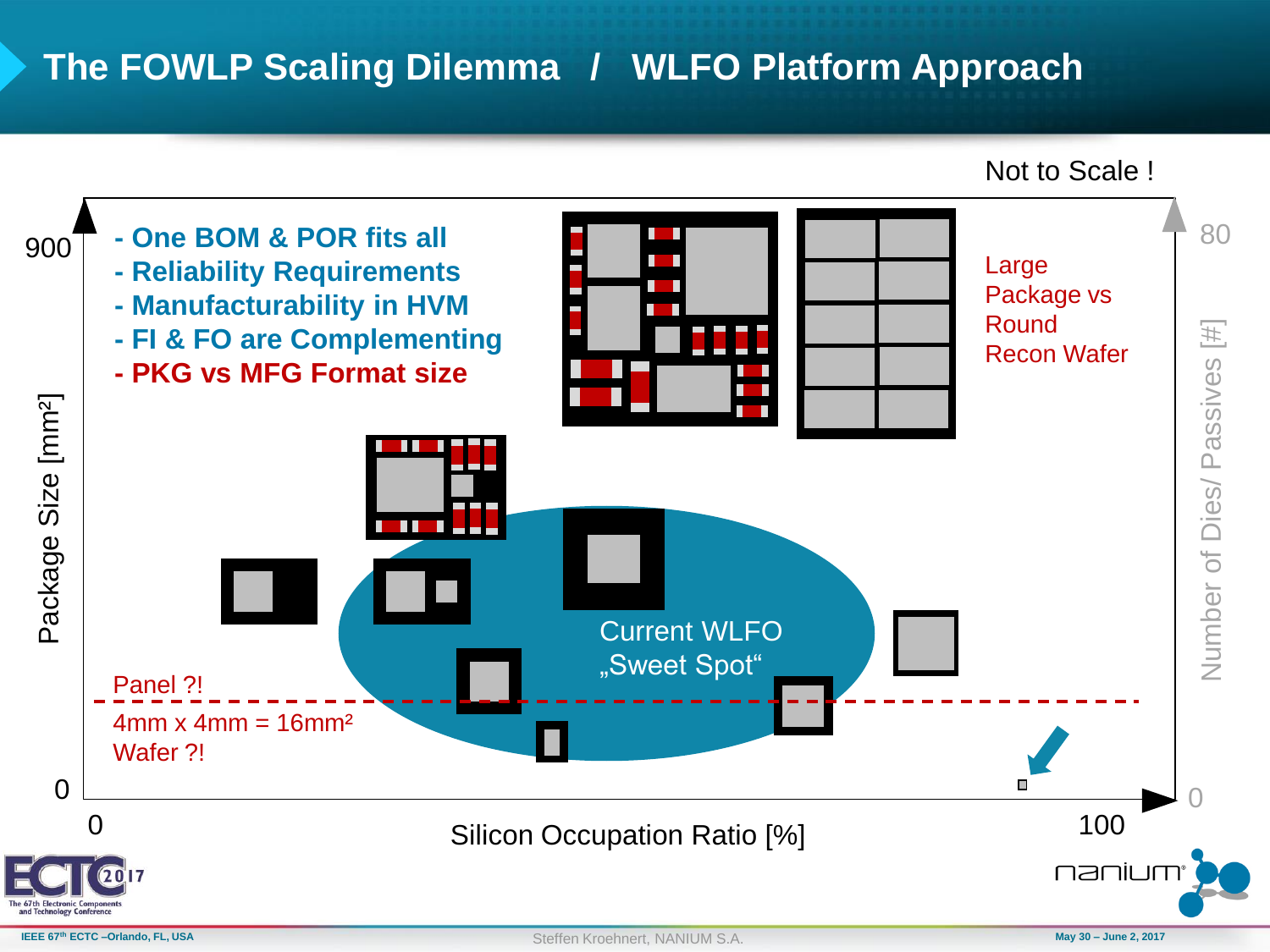# **Scaling or just another FO Packaging Technology?**

- **- Manufacturing Format Scaling is a pure cost saving topic w/o impact on:**
	- Package Construction;
	- Design Features;
	- Bill of Material (BOM);
	- Reliability and Quality;
	- Test results and Yield levels.

#### **FOWLP over FOPLP**

- $\triangleright$  for project start phase
- $\triangleright$  for fast samples
- $\triangleright$  for small and medium volumes
- $\triangleright$  for complex WLSiP, WL3D products
- **- Changes to Package Construction and BOM result in modified Packaging Technology and cannot be considered as Manufacturing Format Scaling**
- **- Economic Aspects have to be factored into the equation:**
	- FOPLP has to be affordable for the industry (investment, volume, 2nd source, complexity, yield)
	- Deliver components to customer. Components packaged in **fully loaded high yielding** FOWLP line can be cheaper than components packaged in **half-loaded low yielding** FOPLP line !!!



naniu